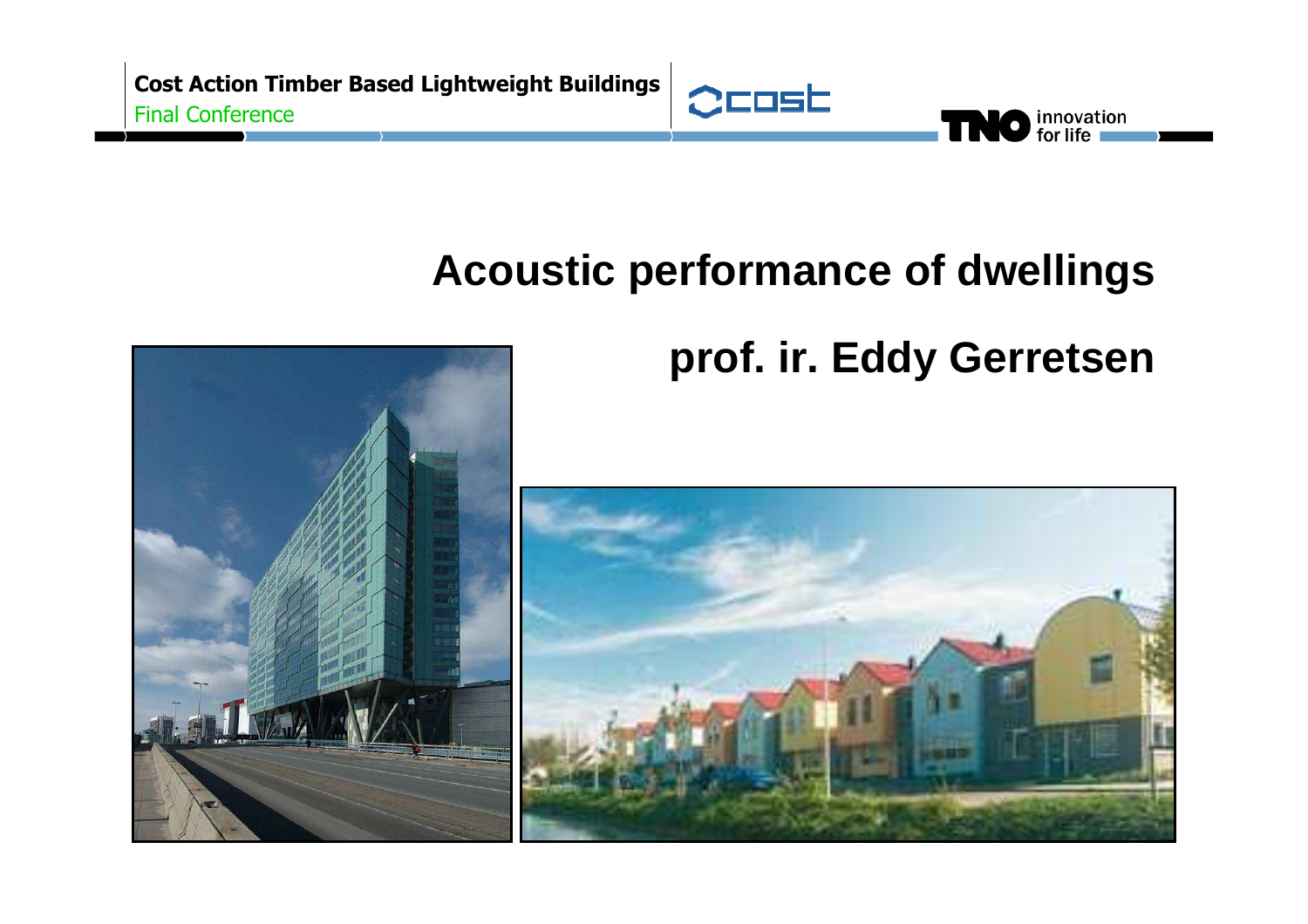



- •**introduction**
- •**performance quantities**
- •**constructions principles**
- •**what performance is required**
- •**does heavy or lightweight matter?**
- •**what need to be done?**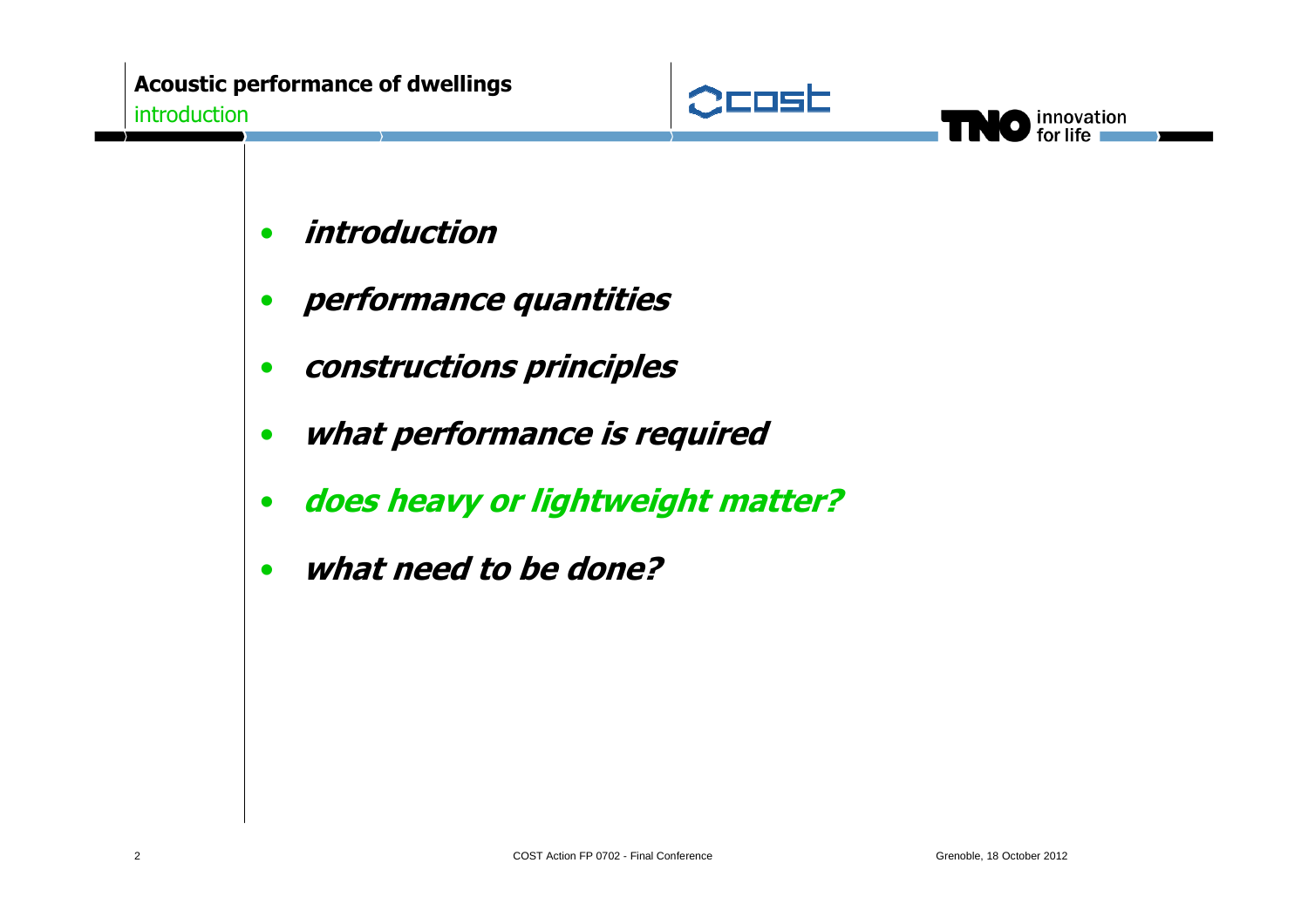

- • **Acoustic performance is an important aspect of dwellings, affecting the health and comfort of the residents**
- • **it concerns noise from**
	- **neighbours: TV, singing, screaming, walking, dancing ..**
	- **service equipment: toilet, shower, heating installation …**
	- **outside: road traffic, playing children, barking dogs …**
- • **every country expresses the requirements in these areas differently, though another COST action tries to harmonize this for the future**
- • **but fortunately the basic quantities behind these requirements are essentially the same.**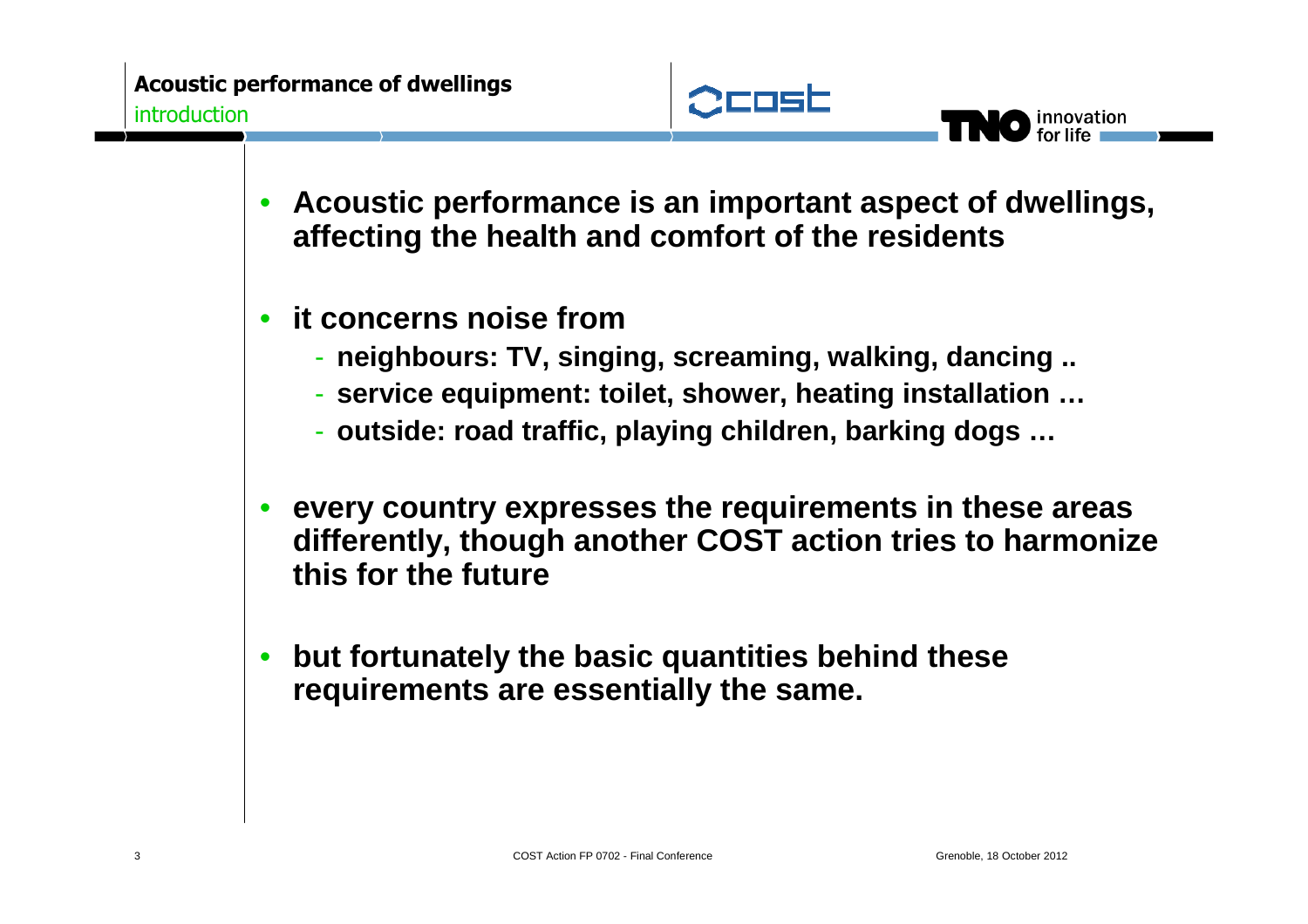

- • **Building Acoustic quantities are already used since more than 50 years and are in principle not depending on material but just the performance…..**
- • **current requirements are mainly based on experience in traditional buildings, that is mostly heavy materials like brick and concrete**
- • **light weight building elements and construction methods become more and more popular**
	- **transportation costs, prefab & mounting, sustainability, flexibility, extending existing buildings, ...**
- •**thus big question is:**

## **does heavy or lightweight matter?**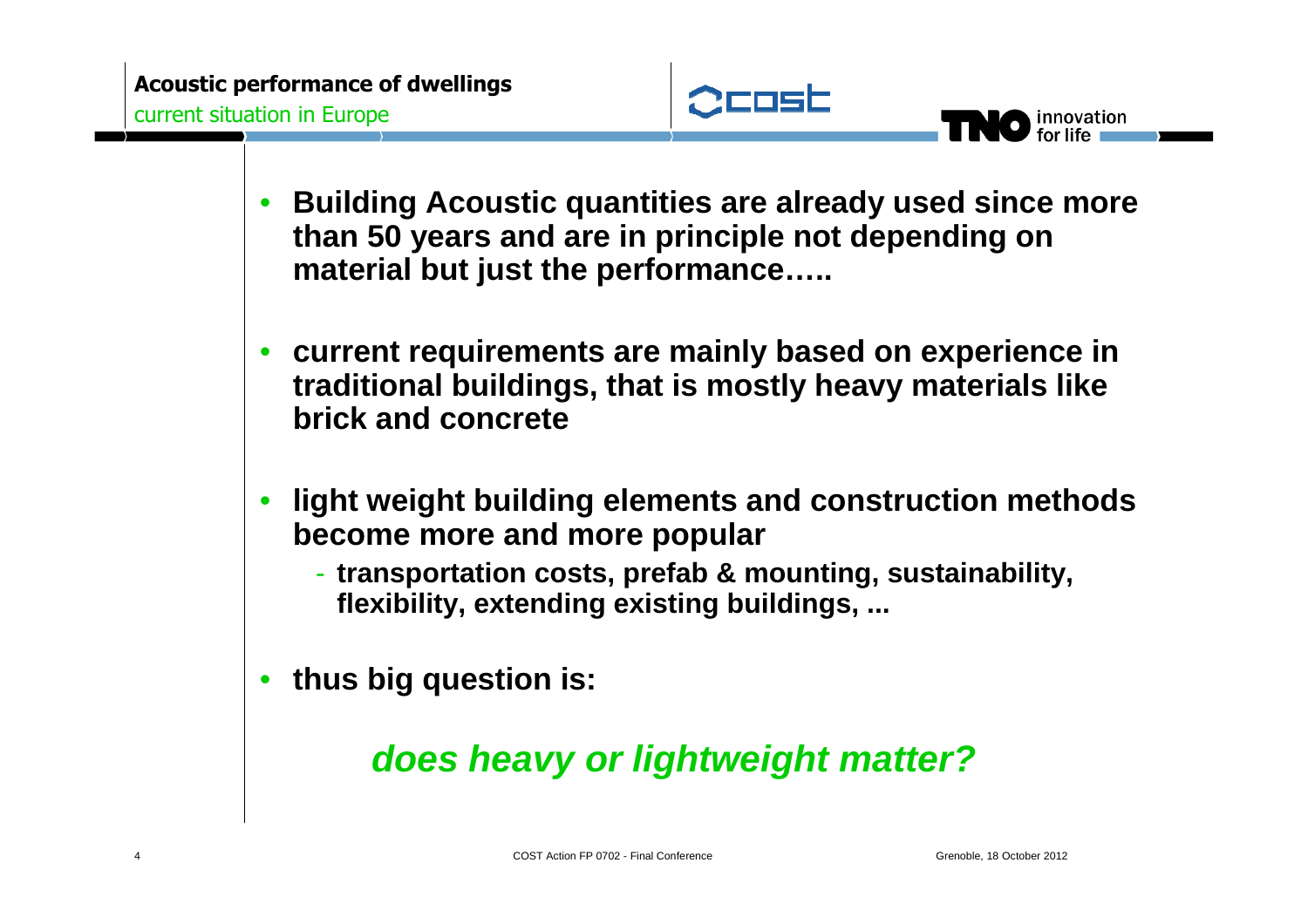

- • **aspects to consider are** 
	- **airborne sound, from neighbours and from outside,**
	- **impact sound, and**
	- r cound due to cer **sound due to service equipment.**
- • **within Europe many different quantities and symbols are used to specify the performance and requirements,but largely with comparable meaning.**
- • **in this presentation we will use the current proposals for the future by COST Action TU 0901**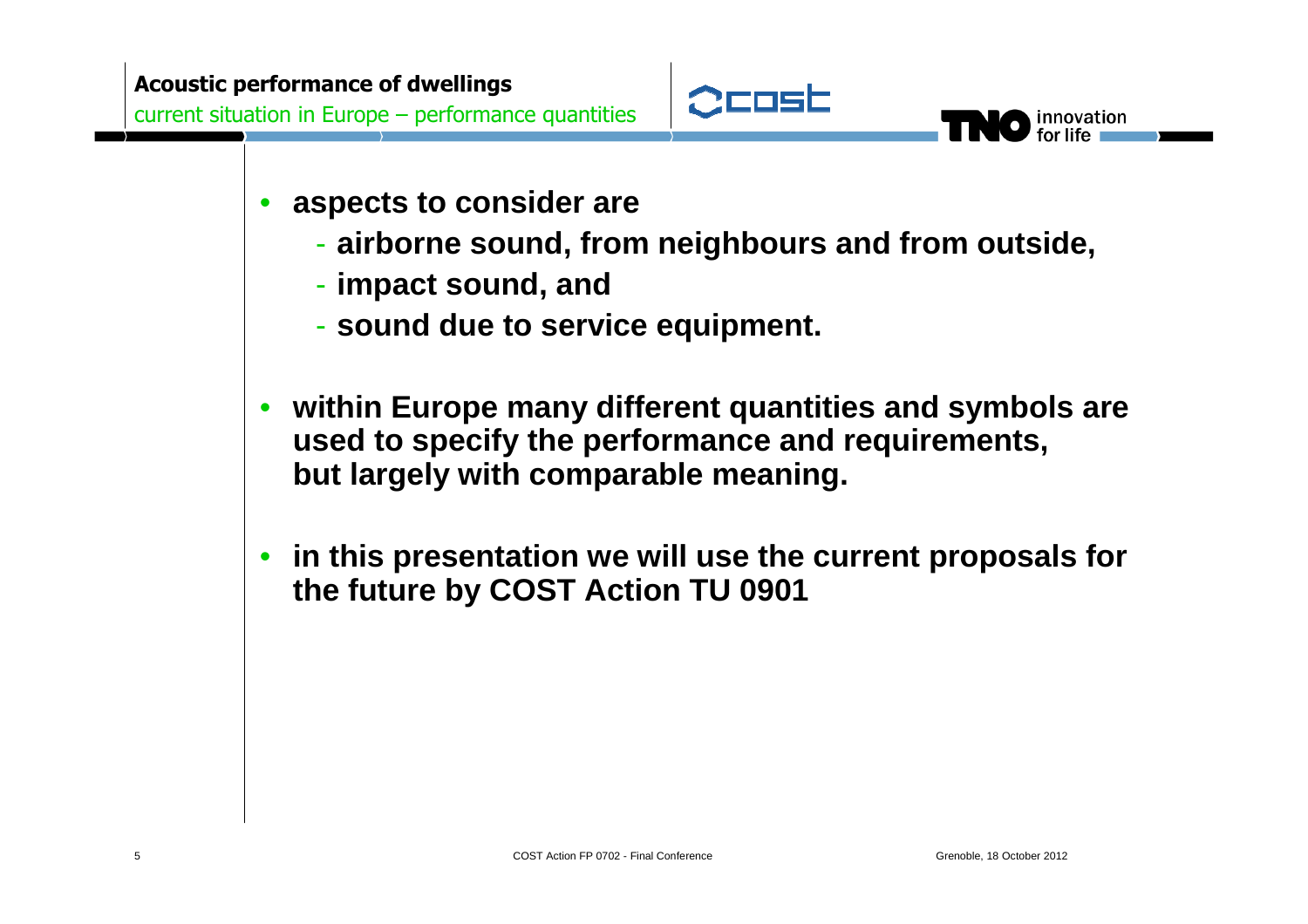



•

 **Airborne sound: level difference between rooms, standardized to reverberation time:**

 $D_{nT,A}$ 

**assuming normal behaviour of neighbours, this gives anindication of the received sound levels, related to the subjective assessment**

• **for outdoor noise the same type of quantity is used: <sup>D</sup>2m,nTAtr**

**with knowledge of the noise impact, f.i. from road traffic, this gives an indication of the received indoor levels**

•**we will further disregard outdoor noise**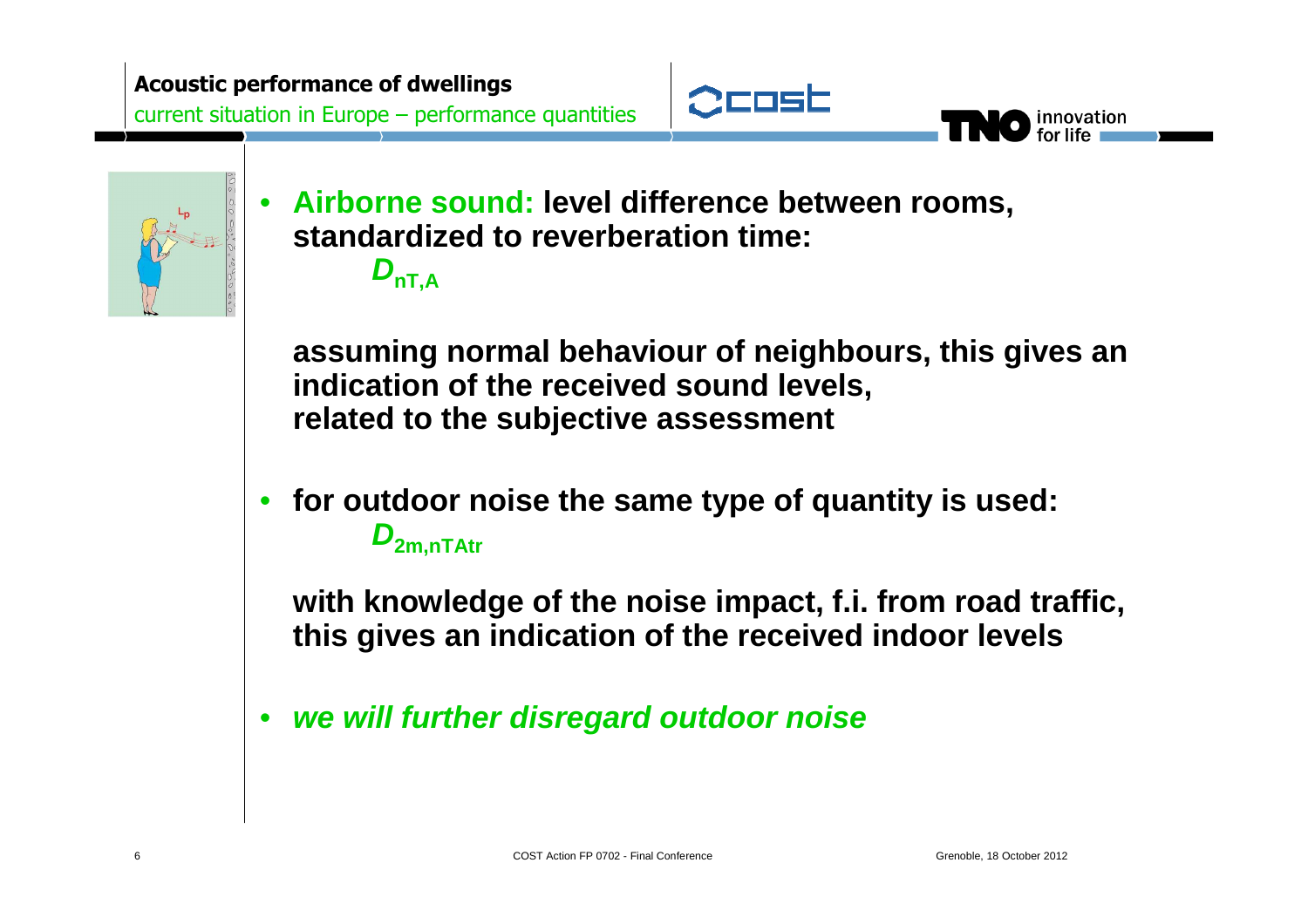



•

 **Impact sound: level due to a standardized tapping machine: (to be interpreted as f.i. walking level)<sup>L</sup>nT,A**

**which assessed appropriately can be interpreted as thesound levels due to human walking**



• **Equipment sound: directly the A-weighted level**  $L_{\mathsf{I},\mathsf{A}}$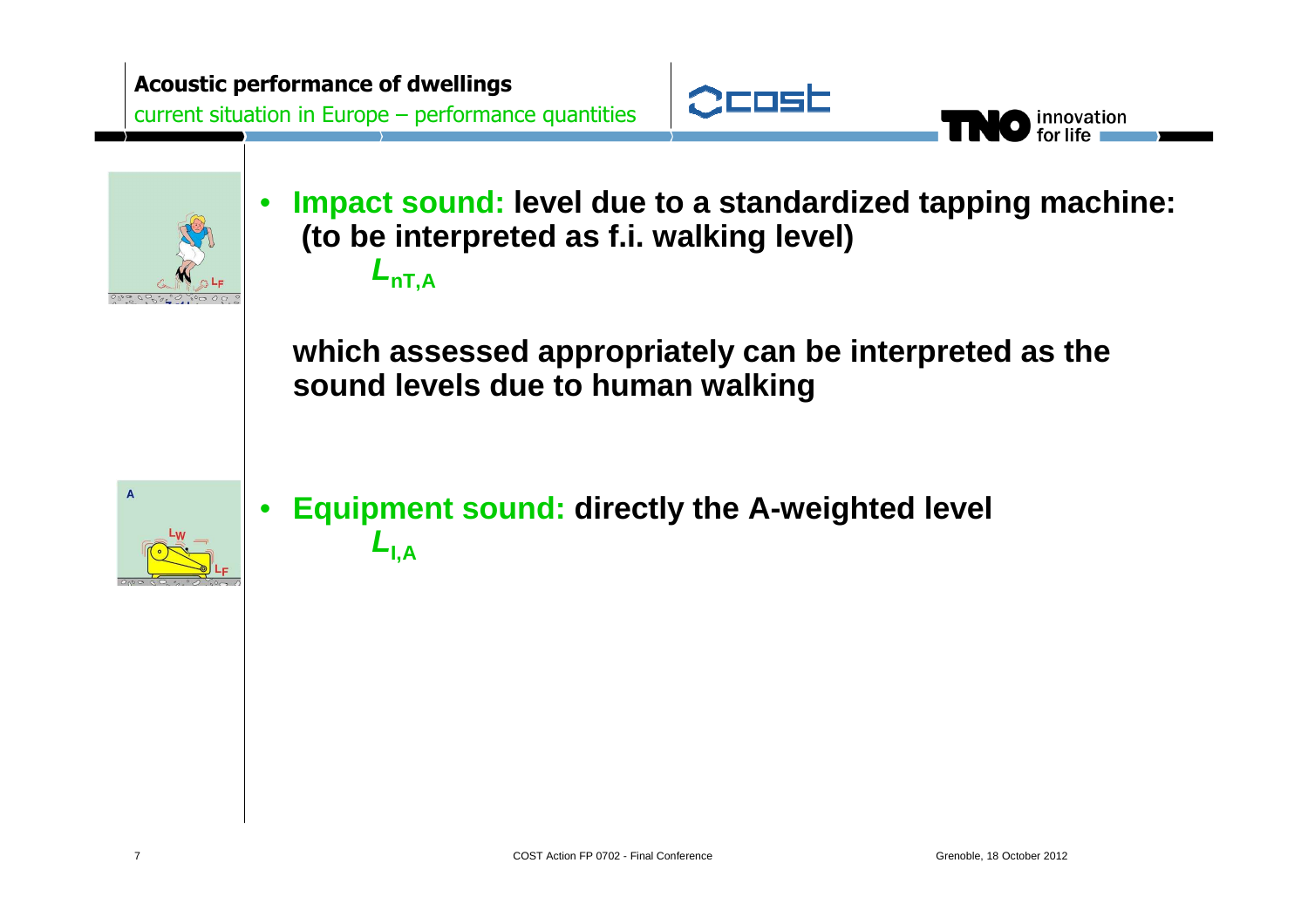

#### $\bullet$ **traditional buildings:**

- **for better sound insulation heavier walls and floors**
- **reduce indirect transmission through lighter inner walls, floorsand façade**

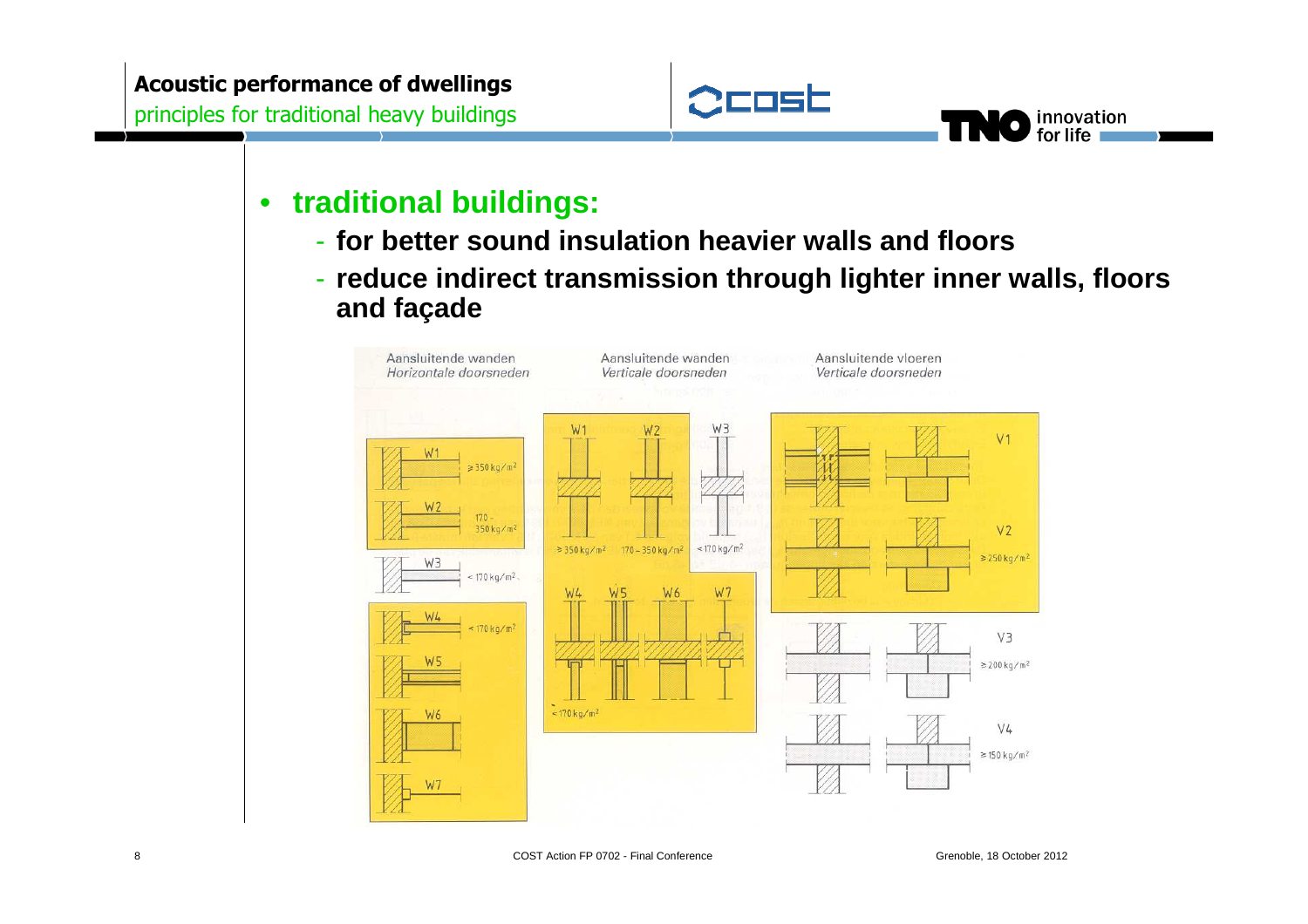



- **separating wall or floor at least > 500 kg/m<sup>2</sup>, possibly heavier f.i. 250 mm concrete**
- **heavy cavity wall with disconnected walls etc.**
- **measures to reduce indirect transmission**



innovation for life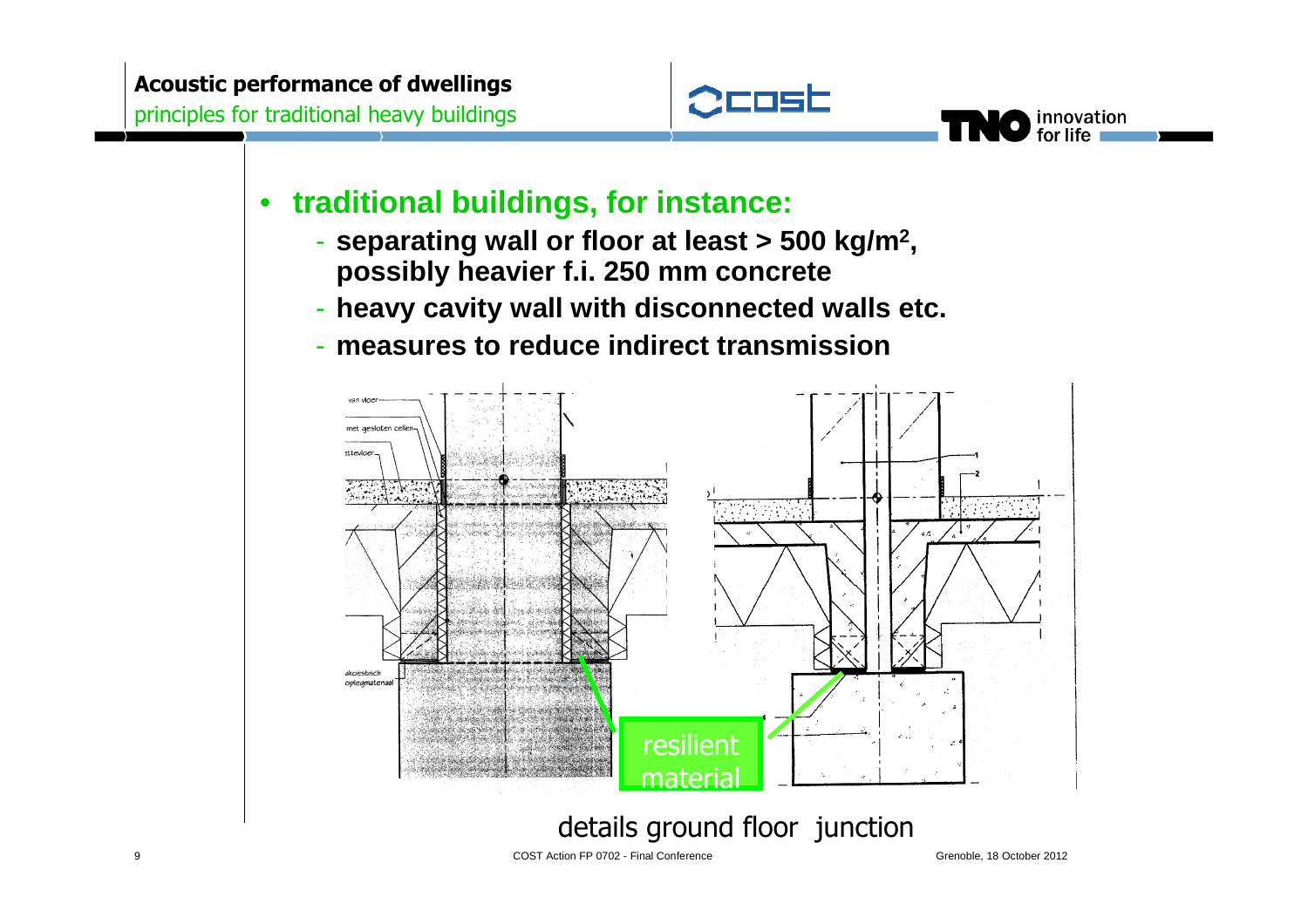

innovation<br>for life

#### •**lightweight buildings:**

- **separate elements, use wide cavities, minimize contacts**
- **apply two or three layers, resiliently mounted**
- **use dilatation for inner walls and façade**

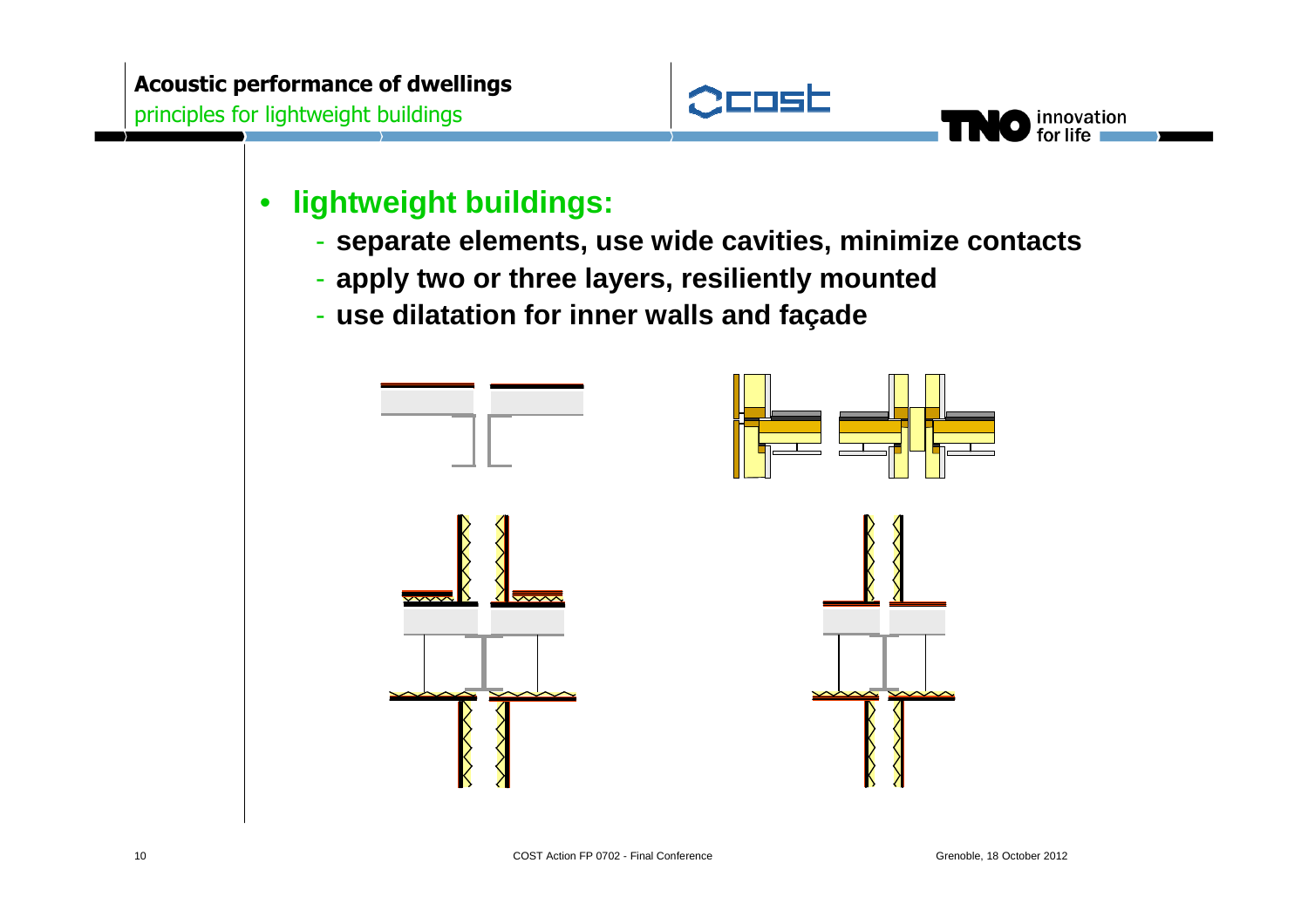

#### •**lightweight buildings, for instance:**

- **two sides 2x12,5 mm gypsum, 250 mm cavity with mineral wool**
- **wood joist floor, with independent ceiling at 400 mm and floating floor on top**

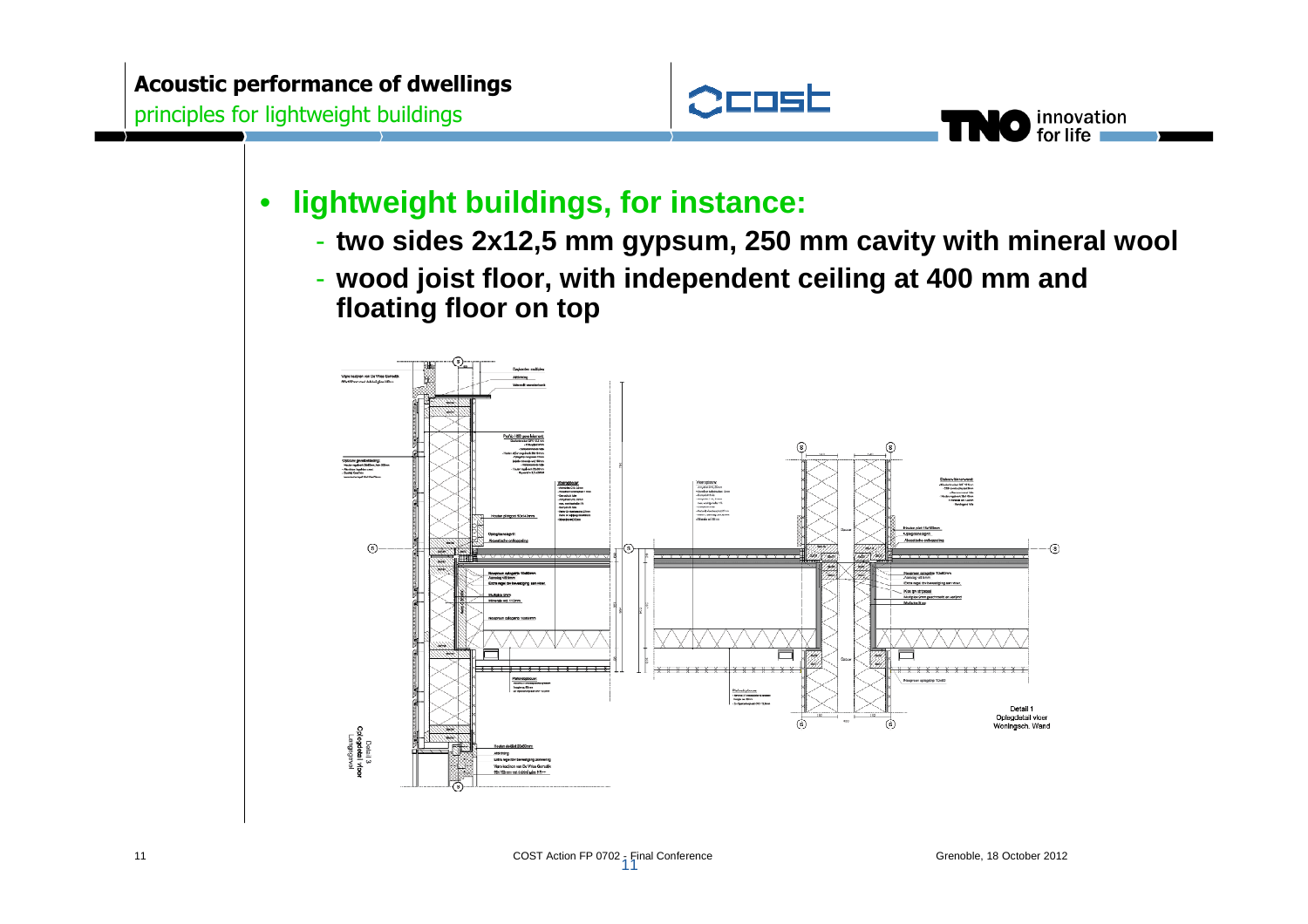### **Acoustic performance of dwellings**airborne sound





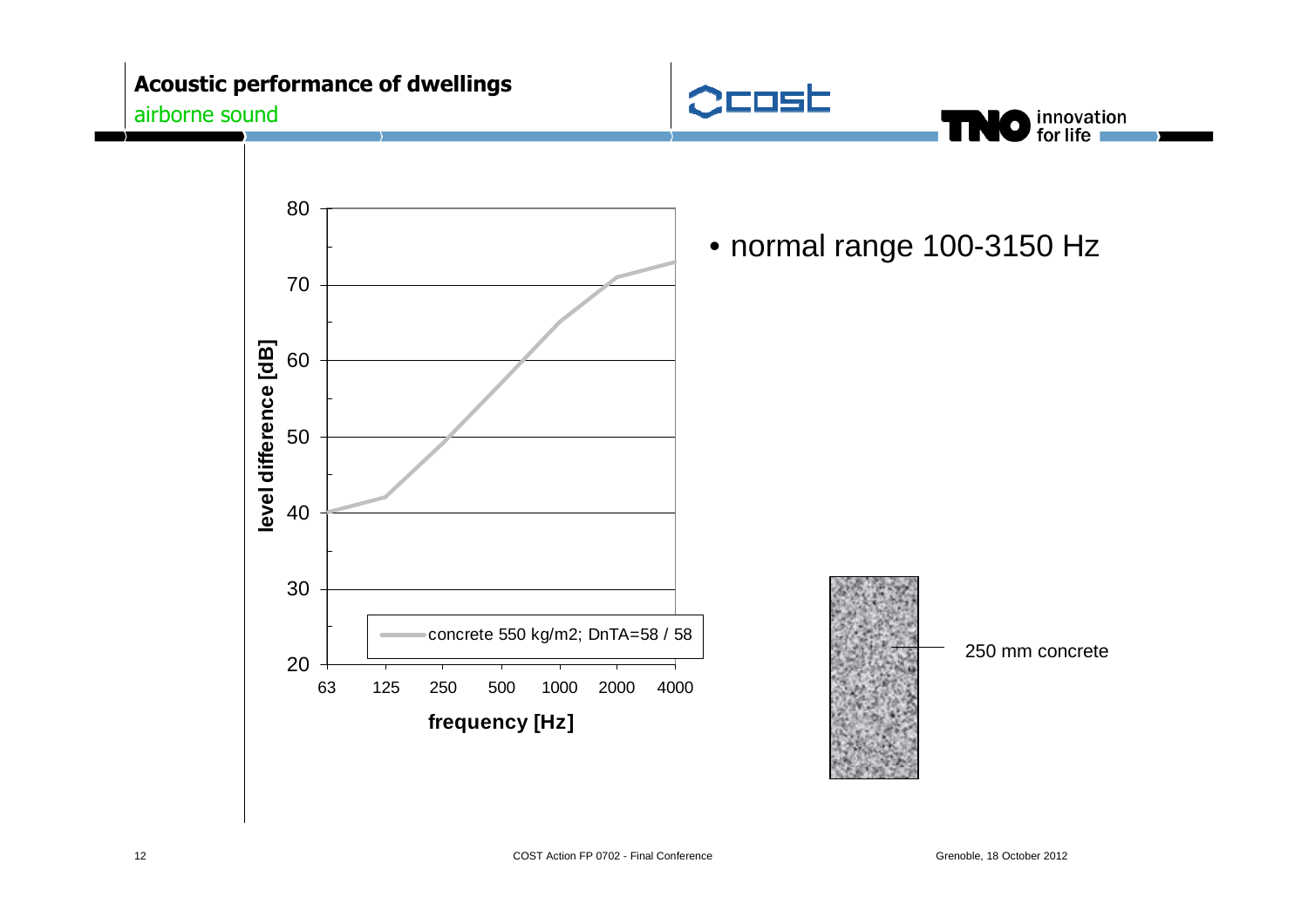### **Acoustic performance of dwellings**airborne sound



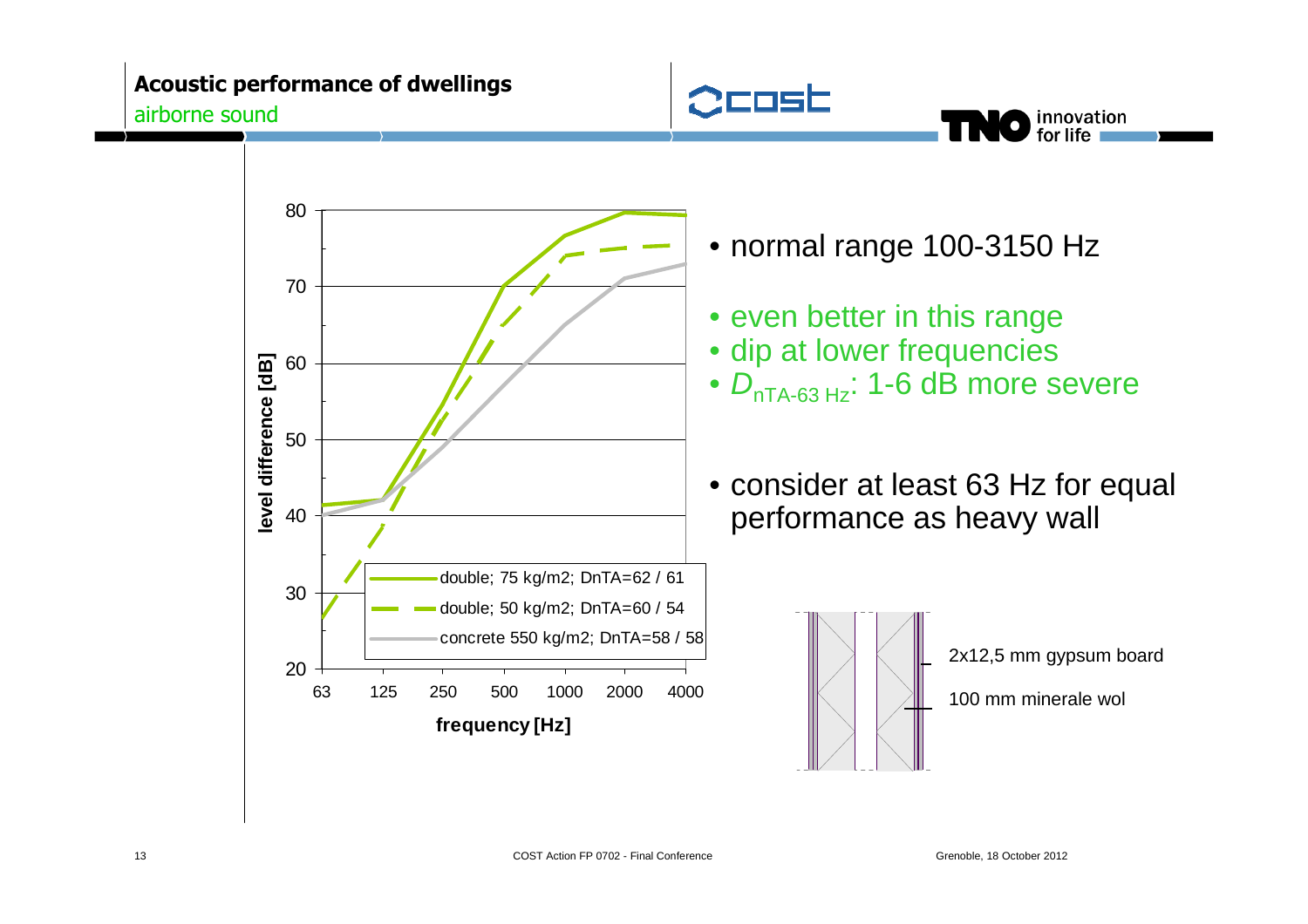### **Acoustic performance of dwellings**impact sound





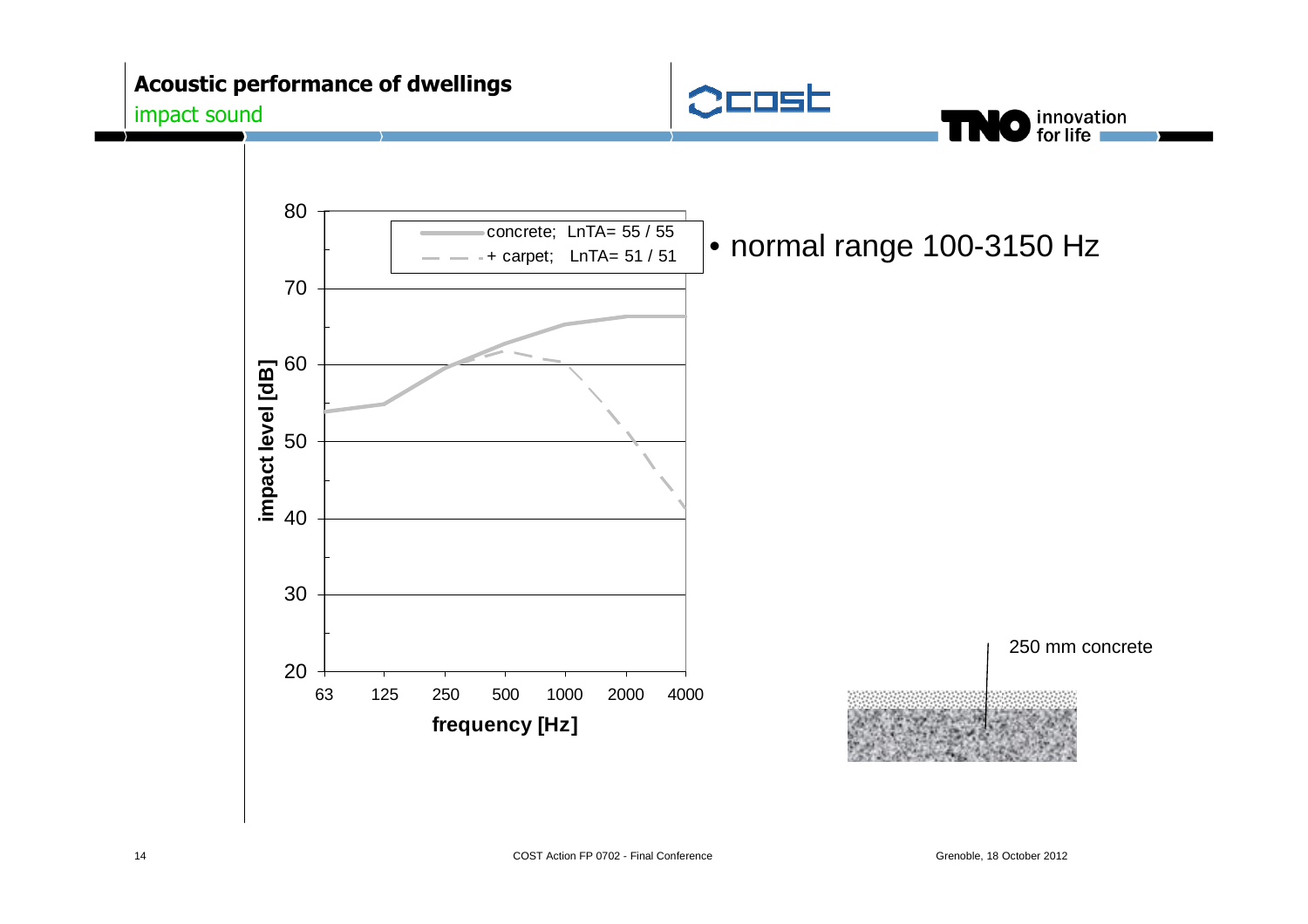#### **Acoustic performance of dwellings**impact sound





• normal range 100-3150 Hz

- 'booming' sound of walking
- $\bullet$   $L_{\sf nTA\text{-}63\,Hz}$ : 3-6 dB more severe
- carpet does not help
- consider at least 63 Hz for equal performance as concrete floor
- 31 Hz probably not relevant, but 10 Hz vibrations?

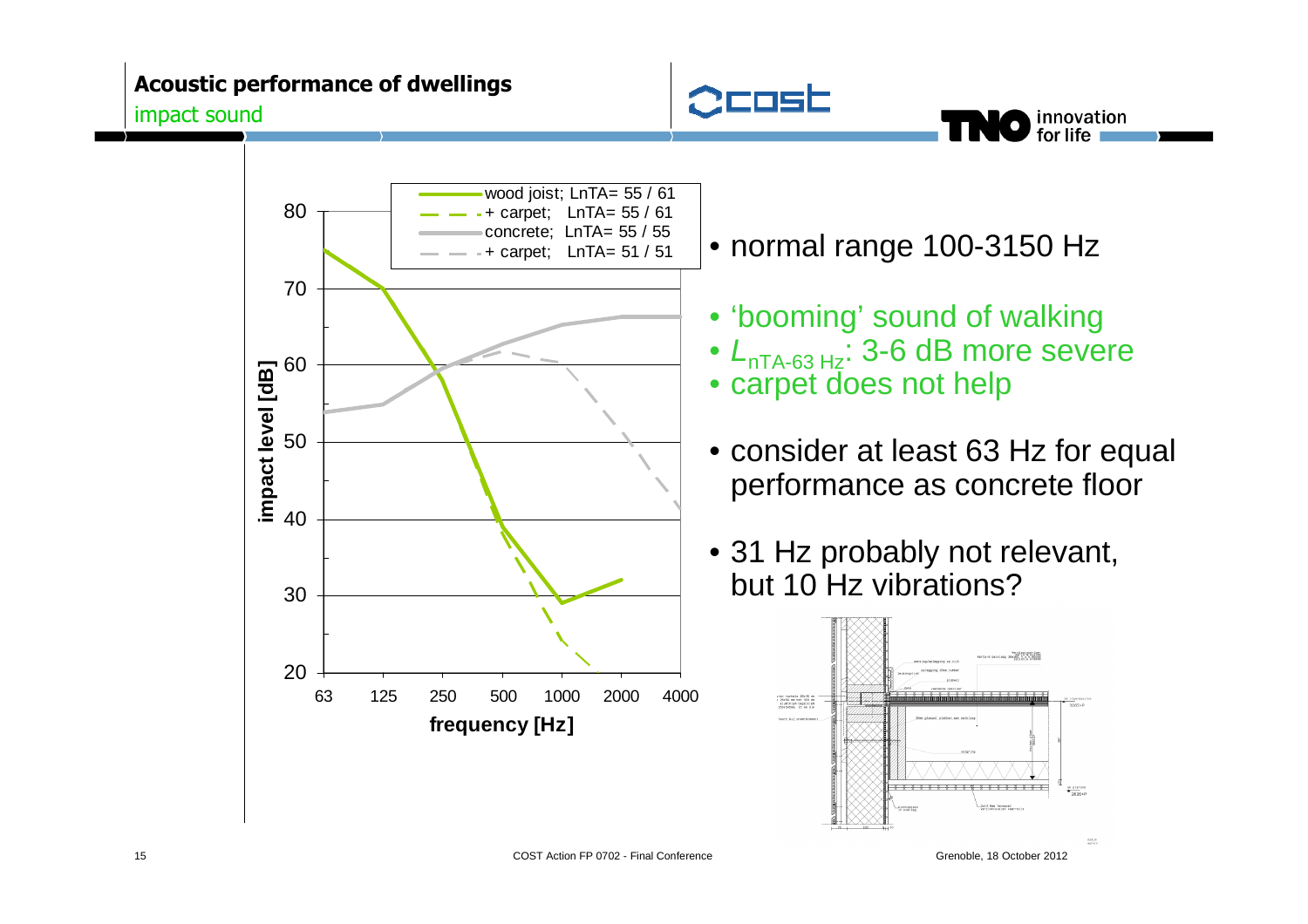

- • **lightweight buildings: walking induced vibrations relevant**
	- **own floor: require sufficient stiffness (fres)**
	- **neighbours floor: also junction attenuation needed**



**general quantity (could be):rms velocity by one foot step**

experiments various floors and junctions:

- often still too high, both on own as on neighbours floor
- also 'rattling' sounds of cups and plates reported
- indications on how to improve designs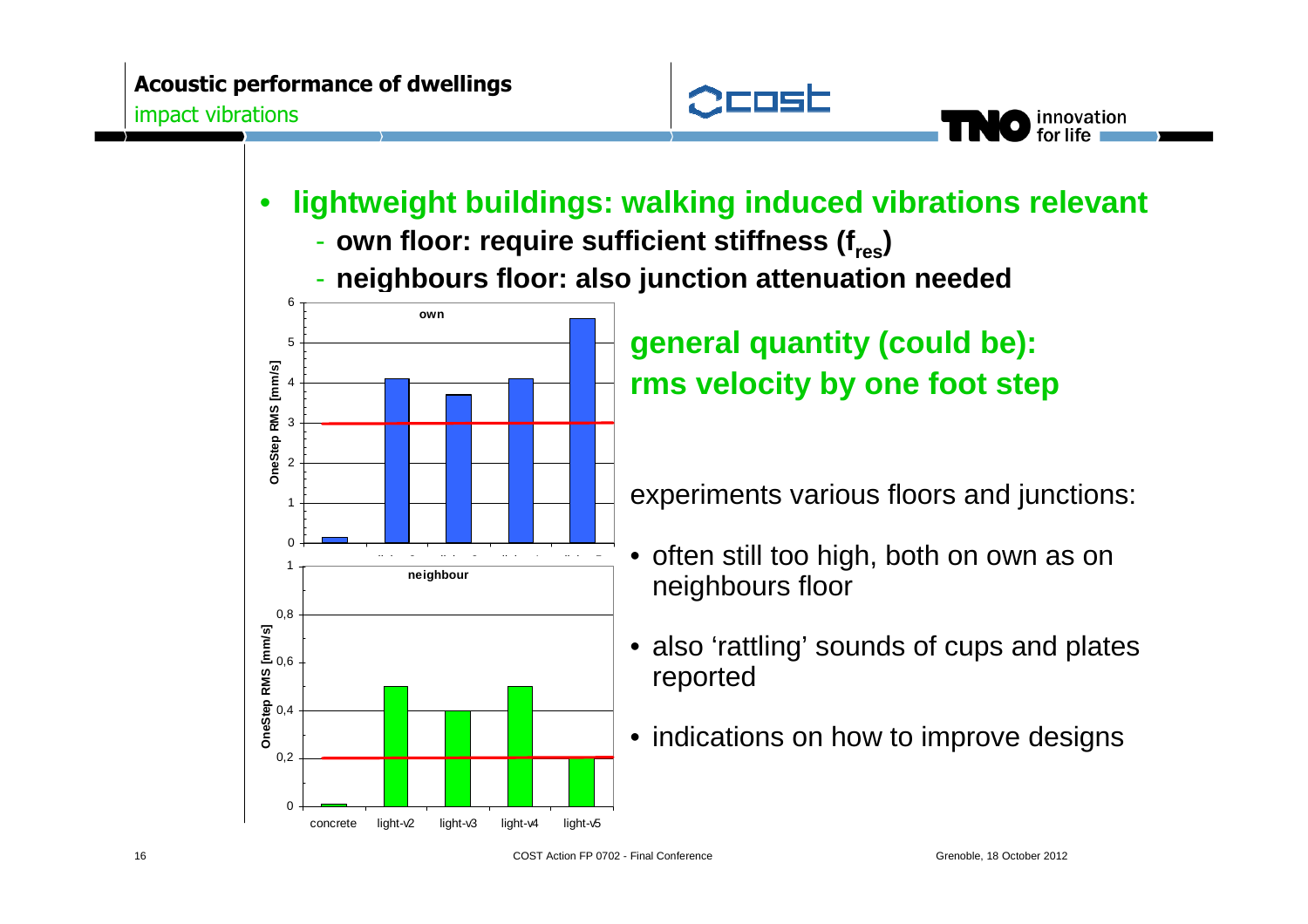

## • **sound levels due to service equipment depends on source type, mounting method and mounting surface**



example of washing machine on concrete and wood joist floor:

about 25 dB more power injected, so additional measures needed!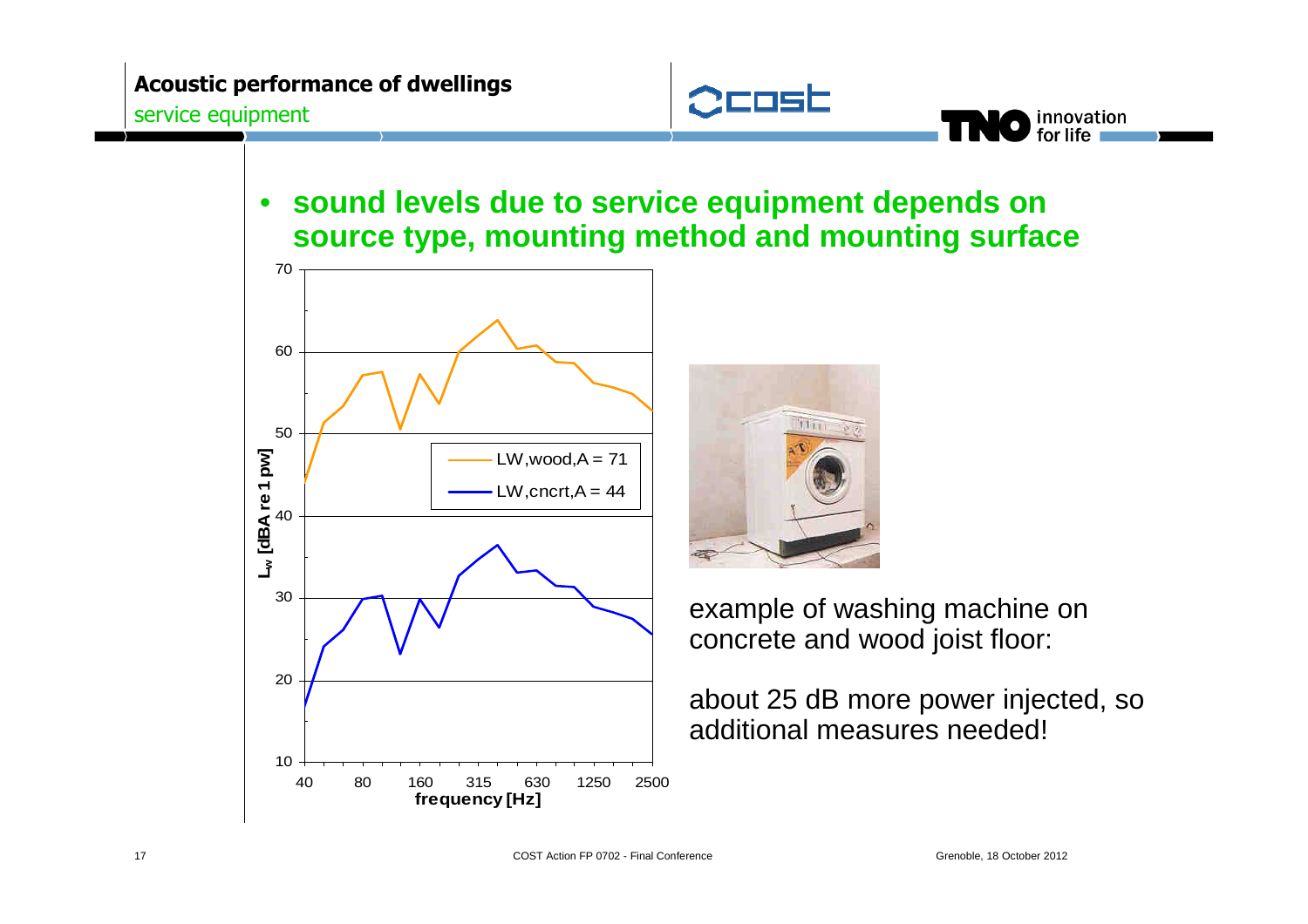

innovation

## **does heavy or lightweight matter?**

- 参 **with lightweight, multiple constructions, equal or even better acoustic performance is possible**
- **but, if for lightweight buildings only the current requirements are used, it means big trouble**
- **it is essential to take into account lower frequencies for airborne and impact sound insulation**
- 参 **additionally, walking and equipment induced vibrations need to be considered and treated**